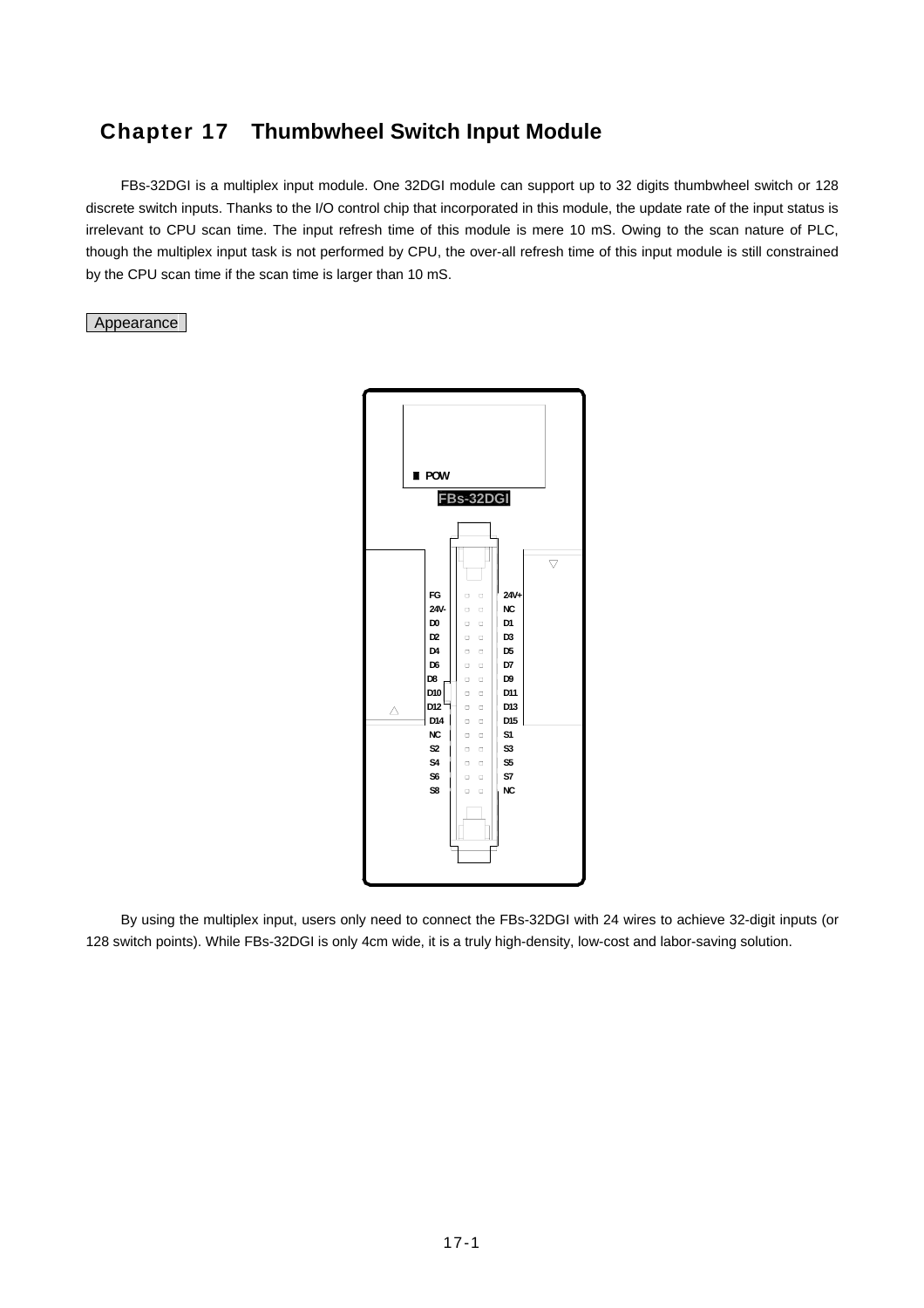# 17.1 FBs-32DGI Specifications

| Item                            | Specification                                                              | Remarks |
|---------------------------------|----------------------------------------------------------------------------|---------|
| Input points                    | 32-digit DIP/128 independent switch points                                 |         |
| <b>Occupied Resources</b>       | 8 IRs                                                                      |         |
| Connector                       | 30-pin boxed header                                                        |         |
| Control signal                  | Column Output-8 dots SINK (NPN) output<br>Row Output-16 dots SOURCE output |         |
| Refresh rate                    | 10 <sub>m</sub> S                                                          |         |
| Insulation                      | Transformer (power) and optical separation<br>(contact signal)             |         |
| Status indicator                | 5V PWR LED indicator                                                       |         |
| Power supply and<br>consumption | 24V-15%/+20%, 40mA                                                         |         |
| Internal current                | 5V, 14mA                                                                   |         |
| Working temperature             | $0 - 60^{\circ}$ C                                                         |         |
| Storage temperature             | $20 - 80^{\circ}$ C                                                        |         |
| <b>Dimensions</b>               | 40(W)×90(H)×80(D) mm                                                       |         |

# 17.2 The Procedure of Using FBs-32DGI Module

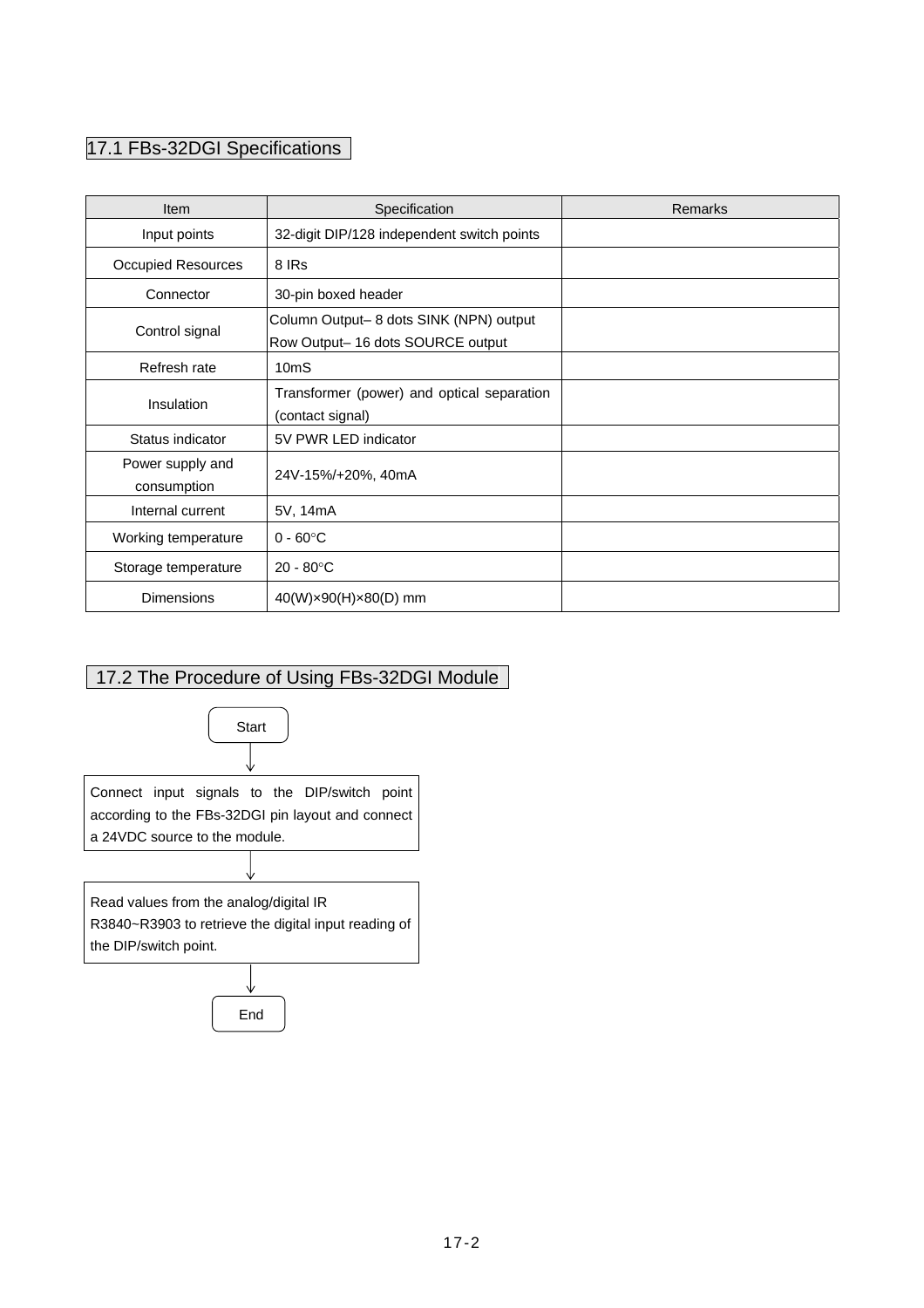#### 17.3 FBs-32DGI I/O Address

 Each FBs-32DGI module occupies 8 IRs (R3840~R3903) for I/O address. In general, WinProladder will automatically detect and calculate the actual I/O address occupied by the module installed on the system after connecting to the PLC. Users may refer to the I/O Module Number Configuration provided by WinProladder in order to find out the exact I/O address of each expansion module to facilitate programming.

#### 17.4 FBs-32DGI Hardware Description

#### FBs-32DGI pin layout

|                                                                                                                                                                      | Pin | Signal Name     | Pin            | Signal Name     |  |  |
|----------------------------------------------------------------------------------------------------------------------------------------------------------------------|-----|-----------------|----------------|-----------------|--|--|
|                                                                                                                                                                      | 1   | FG              | $\overline{c}$ | 24V+(external)  |  |  |
| FBs-32DGI                                                                                                                                                            | 3   | 24V-(external)  | 4              | No Connection   |  |  |
|                                                                                                                                                                      | 5   | D <sub>0</sub>  | 6              | D <sub>1</sub>  |  |  |
| $\overline{2}$<br>$24V+$<br>FG<br>$\begin{array}{ccc} \square & \square \end{array}$                                                                                 | 7   | D <sub>2</sub>  | 8              | D <sub>3</sub>  |  |  |
| <b>NC</b><br>24V-<br>$\Box$<br>D <sub>0</sub><br>D <sub>1</sub><br>$\Box$                                                                                            | 9   | D <sub>4</sub>  | 10             | D <sub>5</sub>  |  |  |
| D <sub>2</sub><br>D <sub>3</sub><br>$\begin{array}{cc} \Box & \Box \end{array}$<br>D <sub>4</sub><br>D <sub>5</sub><br>$\begin{array}{ccc} \Box & \Box \end{array}$  | 11  | D <sub>6</sub>  | 12             | D7              |  |  |
| D <sub>6</sub><br>D7<br>$\Box$                                                                                                                                       | 13  | D <sub>8</sub>  | 14             | D <sub>9</sub>  |  |  |
| D <sub>8</sub><br>D <sub>9</sub><br>$\begin{array}{cc} \square & \square \end{array}$<br>D <sub>10</sub><br>D11<br>$\begin{array}{cc} \square & \square \end{array}$ | 15  | D <sub>10</sub> | 16             | D11             |  |  |
| D12<br>D <sub>13</sub><br>$\begin{array}{ccc} \square & \square \end{array}$<br>D14<br>D <sub>15</sub><br>$\Box$                                                     | 17  | D <sub>12</sub> | 18             | D <sub>13</sub> |  |  |
| <b>NC</b><br>S <sub>1</sub><br>$\begin{array}{ccc} \Box & \Box \end{array}$<br>S3<br>$\begin{array}{cc} \Box & \Box \end{array}$                                     | 19  | D <sub>14</sub> | 20             | D <sub>15</sub> |  |  |
| S2<br>S4<br>S6<br>S <sub>5</sub><br>$\Box$<br>S7<br>$\Box$                                                                                                           | 21  | No Connection   | 22             | S <sub>1</sub>  |  |  |
| S <sub>8</sub><br>NC<br>$\begin{array}{cc} \square & \square \end{array}$                                                                                            | 23  | S <sub>2</sub>  | 24             | S <sub>3</sub>  |  |  |
| 29 30                                                                                                                                                                | 25  | S <sub>4</sub>  | 26             | S <sub>5</sub>  |  |  |
| [Aerial View]                                                                                                                                                        | 27  | S <sub>6</sub>  | 28             | S7              |  |  |
|                                                                                                                                                                      | 29  | S <sub>8</sub>  | 30             | No Connection   |  |  |

 The I/O control chip built in the module multiplexes the 32 digits of thumbwheel switch or 128 discrete switch inputs by eight times scan, each scan reads in 4 digits of thumbwheel switch or 16 discrete switch inputs. The input selection signals  $S1 \sim S8$  listed in the above table are all low active output signal(NPN output). The multiplex data input signals D0  $\sim$  D15 are sink type input signals. Each times of scan, data are read from D0 $\sim$ D15 inputs and stored in I/O control chip.

 The status of 32 digits of thumbwheel switch or 128 discrete switch inputs are directly mapped to 8 input registers as shown in following table. The IR is the first input register allocated for corresponding module (IR's range is R3840~R3903).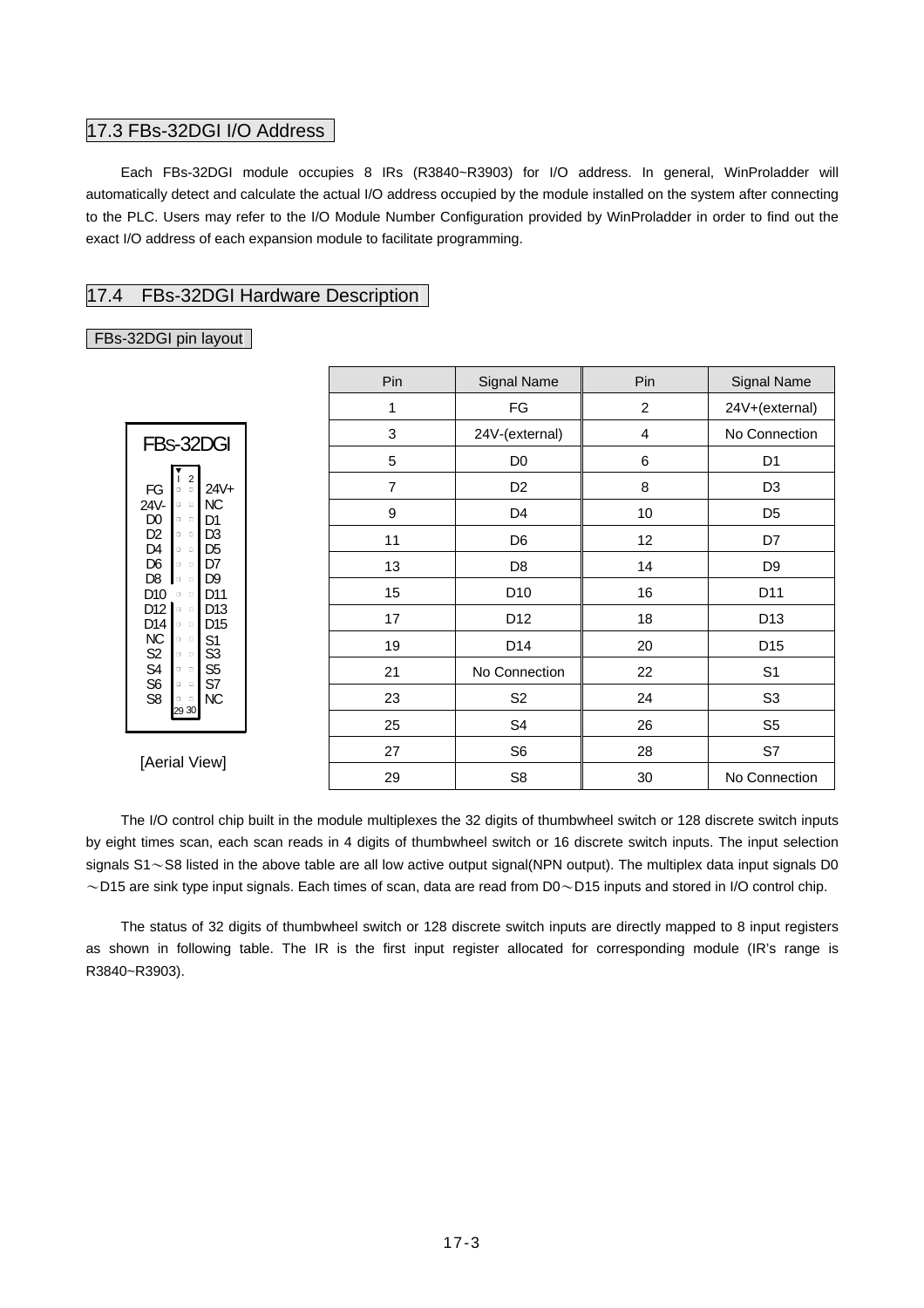#### DIP switch input

| IR     | D15-D12           | D11-D8            | $D7-D4$          | $D3-D0$           |
|--------|-------------------|-------------------|------------------|-------------------|
| $IR+0$ | DIG <sub>3</sub>  | DIG <sub>2</sub>  | DIG <sub>1</sub> | DIG <sub>0</sub>  |
| $IR+1$ | DIG7              | DIG <sub>6</sub>  | DIG5             | DIG4              |
| $IR+2$ | <b>DIG11</b>      | <b>DIG10</b>      | DIG9             | DIG8              |
| $IR+3$ | <b>DIG15</b>      | DIG <sub>14</sub> | <b>DIG13</b>     | DIG <sub>12</sub> |
| $IR+4$ | <b>DIG19</b>      | <b>DIG18</b>      | DIG17            | <b>DIG16</b>      |
| $IR+5$ | DIG <sub>23</sub> | DIG <sub>22</sub> | <b>DIG21</b>     | <b>DIG20</b>      |
| $IR+6$ | <b>DIG27</b>      | <b>DIG26</b>      | <b>DIG25</b>     | DIG <sub>24</sub> |
| $IR+7$ | <b>DIG31</b>      | <b>DIG30</b>      | <b>DIG29</b>     | <b>DIG28</b>      |

### Single point switch input

| IR     | D15           | D14          | D13 | D12 | D <sub>11</sub> | D10 | D <sub>9</sub> | D <sub>8</sub> | D <sub>7</sub> | D <sub>6</sub> | D <sub>5</sub> | D <sub>4</sub> | D <sub>3</sub> | D <sub>2</sub> | D <sub>1</sub>  | D <sub>0</sub>  |
|--------|---------------|--------------|-----|-----|-----------------|-----|----------------|----------------|----------------|----------------|----------------|----------------|----------------|----------------|-----------------|-----------------|
| $IR+0$ | 115           | 114          | 113 | 112 | 111             | 110 | 19             | 18             | 7              | 16             | 15             | 14             | 13             | 12             | $\overline{11}$ | $\overline{10}$ |
| $IR+1$ | $131 - 116$   |              |     |     |                 |     |                |                |                |                |                |                |                |                |                 |                 |
| $IR+2$ |               | 147 - 132    |     |     |                 |     |                |                |                |                |                |                |                |                |                 |                 |
| $IR+3$ |               | $163 - 148$  |     |     |                 |     |                |                |                |                |                |                |                |                |                 |                 |
| $IR+4$ |               | 179-164      |     |     |                 |     |                |                |                |                |                |                |                |                |                 |                 |
| $IR+5$ |               | 195 - 180    |     |     |                 |     |                |                |                |                |                |                |                |                |                 |                 |
| $IR+6$ |               | $1111 - 196$ |     |     |                 |     |                |                |                |                |                |                |                |                |                 |                 |
| $IR+7$ | $1127 - 1112$ |              |     |     |                 |     |                |                |                |                |                |                |                |                |                 |                 |